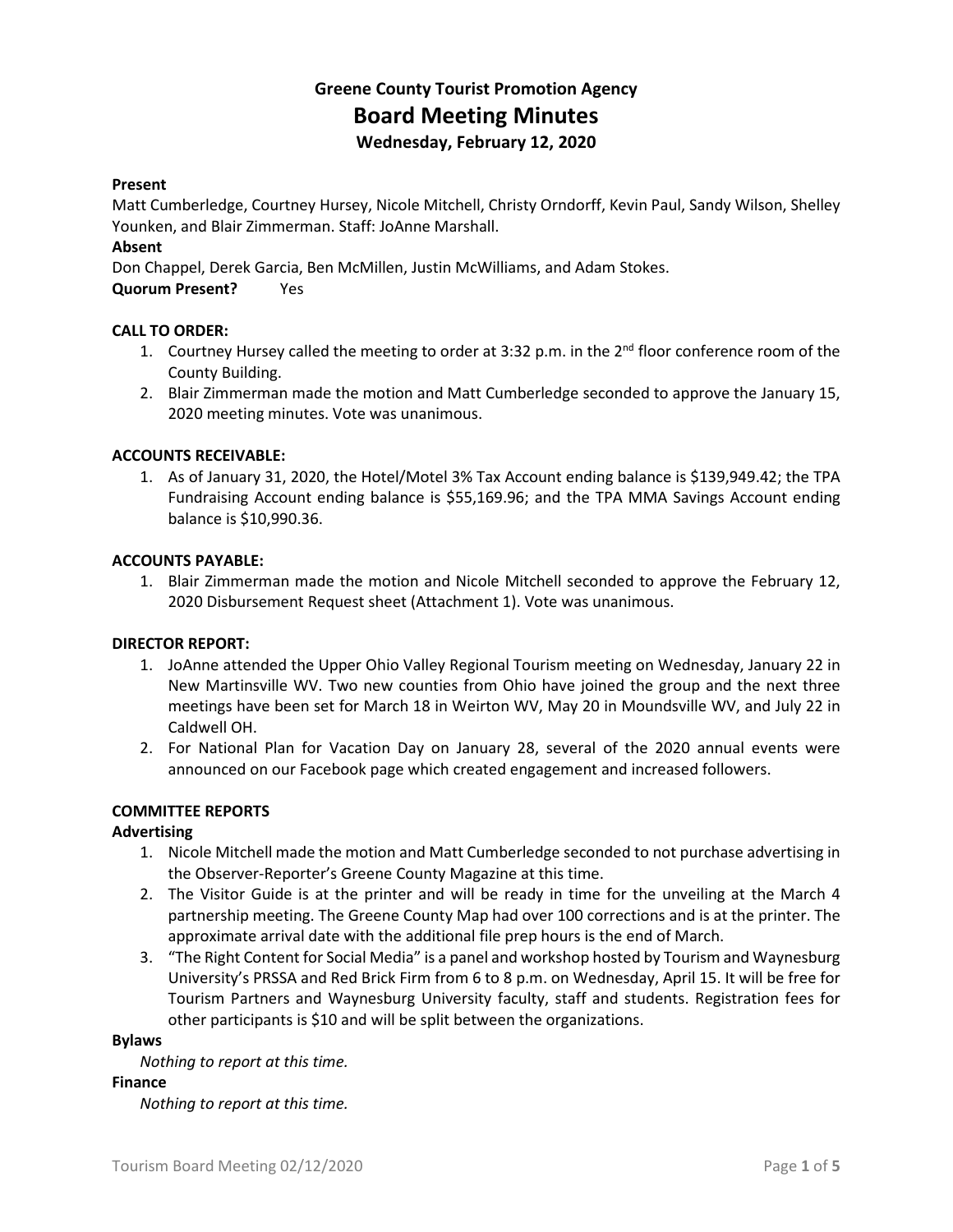#### **Fundraising**

*Nothing to report at this time.*

#### **Grants**

- 1. Nicole Mitchell made the motion and Blair Zimmerman seconded to approve the recommendation of the distribution of \$16,500 in 2020 Advertising Grant awards (Attachment 2). Vote passed with Matt Cumberledge, Kevin Paul and Christy Orndorff abstaining.
- 2. Kevin Paul made the motion and Matt Cumberledge seconded to approve the recommendation of the distribution of \$10,000 in 2020 Capital Grant awards (Attachment 3). Vote passed with Shelley Younken and Blair Zimmerman abstaining.

#### **Hotel/Motel Tax**

1. Hotel occupancy for December 2019 was 37.3% with an average daily room rate of \$86.58 and revenue per available room at \$32.30.

#### **Long-Range Strategic Planning**

*Nothing to report at this time.*

#### **Partnership**

1. The 2020 Partnership Program consists of: 113 renewals from 120 previous partnerships; 10 new partners with Mickey's Mens Store, Brady's Roadhouse and G&H Sporting Goods joining in January; and seven cancellations from Buddy's, Greene County IDA, Dunkard Creek Watershed, First Presbyterian Church of Waynesburg, Humane Society of Greene County, Mt. Morris VFD & Auxiliary, and River Town Program.

#### **OLD BUSINESS:**

- 1. Blair Zimmerman made the motion and Kevin Paul seconded to approve the catering contract of \$1,106.25 for 5 Kidz Kandy for the Annual Partnership Meeting held on March 4, 2020. 50% is due up front and 50% due upon the event date. Vote was unanimous.
- 2. Nicole Mitchell made the motion and Sandy Wilson seconded to approve the Pannier signage contract of \$14,312 for the production of 20 informational signs along the Greene River Trail pending solicitor review. Vote was unanimous.
- 3. Kevin Paul made the motion and Nicole Mitchell seconded to approve the payment of \$7,517.63 to the Greene County Historical Society for the research of the informational signs along the Greene River Trail. Vote passed with Matt Cumberledge abstaining.
- 4. An unveiling ceremony of the Greene River Trail signage is planned in conjunction with the Hammer-In at noon on Saturday, April 18 at the W.A. Young & Sons Foundry and Machine Shop in Rices Landing. Press will be released through Rivers of Steel and Greene County Tourism to gain awareness of both events.

#### **NEW BUSINESS:**

- 1. Nicole Mitchell made the motion and Christy Orndorff seconded to participate in the American Cancer Society's Paint the Town Purple Banner campaign for \$150. Vote was unanimous.
- 2. Matt Cumberledge made the motion and Shelley Younken seconded to purchase a bench at the Greene County Veteran's Memorial Park for \$2,500. Vote was unanimous.
- 3. National Travel & Tourism Week will be held May 3-9 with the theme "Travel Works." Discussion was held to host a reception with cake at the Welcome Center during one of the evenings and invite the community.
- 4. The Tourism Office will celebrate 25 years in July since it was formed and designated by the County as the official Tourist Promotion Agency. Sandy Wilson suggested to form a committee to hold an event to celebrate the anniversary.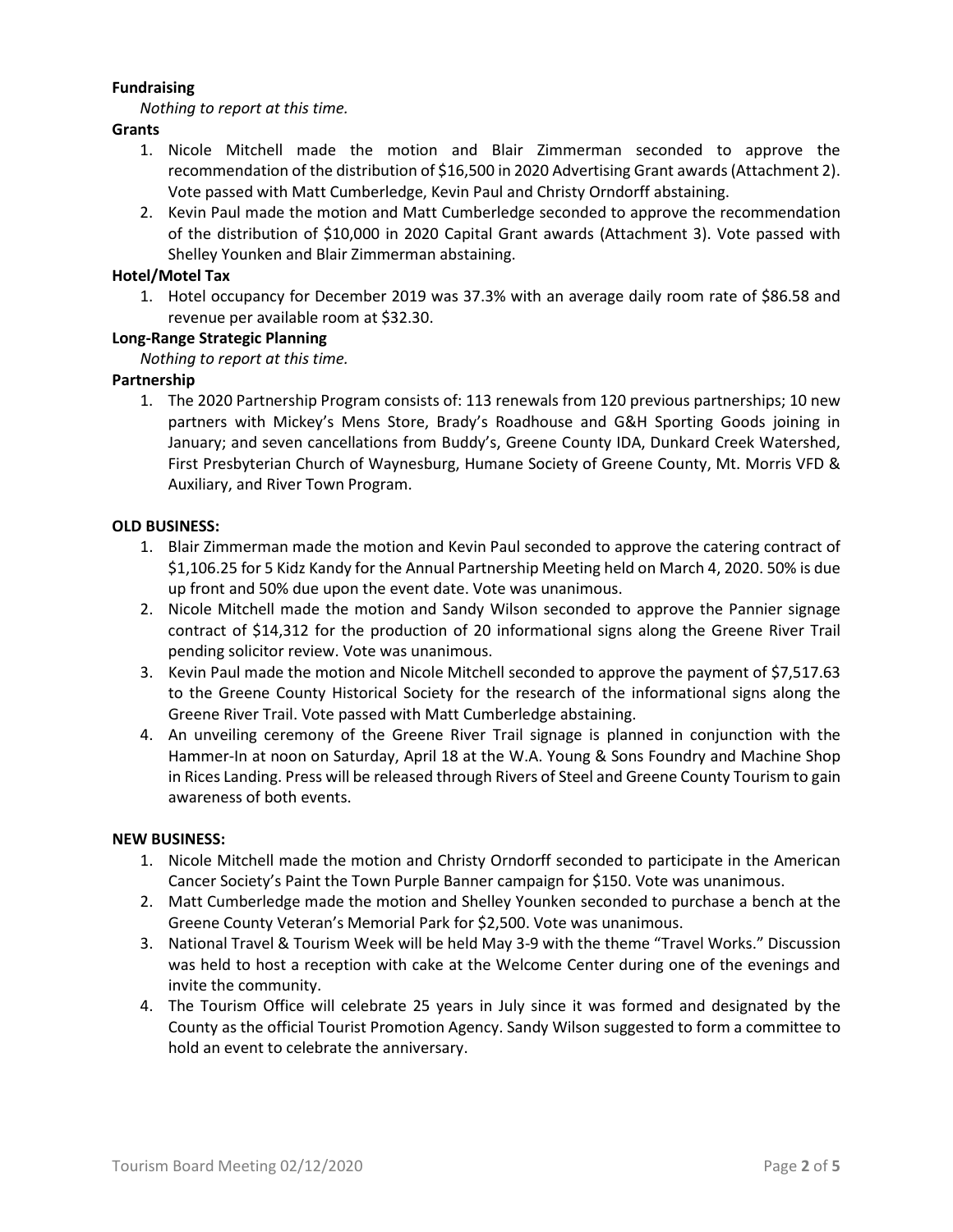#### **PUBLIC COMMENT:**

*Nothing to report at this time.*

#### **ADJOURNMENT:**

1. The meeting adjourned at 4:25 p.m. by a motion from Blair Zimmerman and seconded by Matt Cumberledge. The next meeting will be Wednesday, March 11 at 3:30 p.m. in the  $2^{nd}$  Floor Conference Room of the County Building.

*Minutes submitted by JoAnne Marshall, Tourism Director.*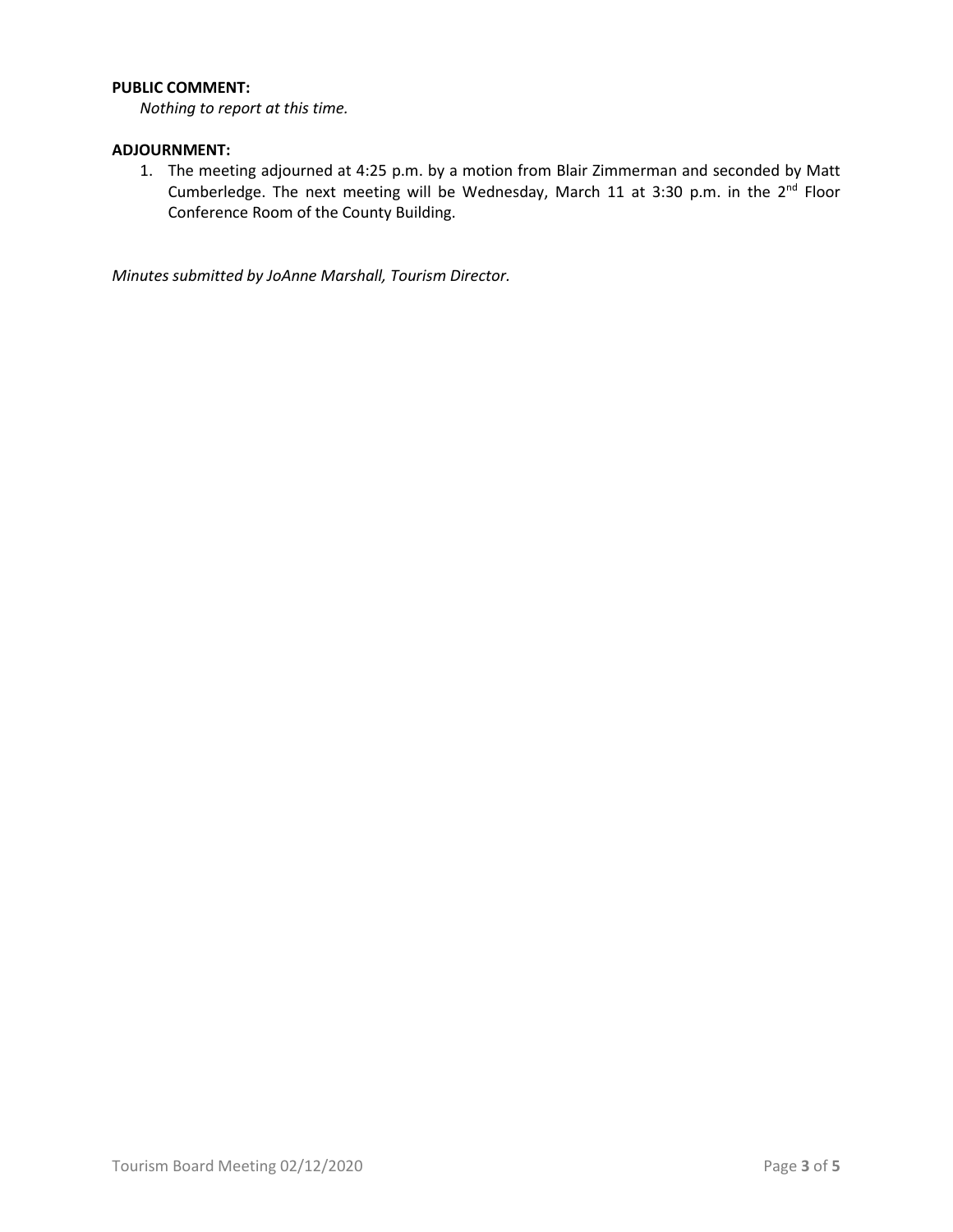## **Greene County Tourist Promotion Agency Disbursement Request - FY 2020 - Q1 Wednesday, February 12, 2020**

| <b>Date</b> | Invoice #  | Vendor              | <b>Memo</b>                                              | <b>HM</b>                 | <b>FR</b> | MМ             | <b>Amount</b>  |
|-------------|------------|---------------------|----------------------------------------------------------|---------------------------|-----------|----------------|----------------|
| 01/15/2020  | 2192       | County of Greene    | December Payroll & Accrual<br>$\boldsymbol{\mathsf{x}}$  |                           |           |                |                |
|             |            | <b>General Fund</b> |                                                          |                           |           | \$<br>7,404.69 |                |
| 01/15/2020  | 2193       | County of Greene    | $\boldsymbol{\mathsf{x}}$<br>December Verizon Cell Phone |                           |           |                |                |
|             |            | <b>General Fund</b> |                                                          |                           |           |                | \$<br>61.21    |
| 01/15/2020  | 2194       | County of Greene    | Sales Tax 4th Quarter                                    | $\boldsymbol{\mathsf{x}}$ |           |                |                |
|             |            | <b>General Fund</b> |                                                          |                           |           |                | \$<br>7.67     |
| 01/15/2020  | 2195       | County of Greene    | December Postage                                         | X                         |           |                |                |
|             |            | <b>General Fund</b> |                                                          |                           |           |                | \$<br>134.85   |
| 02/01/2020  |            | CTM Media Group     | Amish Country Distribution                               | X                         |           |                |                |
|             |            | Inc.                | Program (Feb. 2020)                                      |                           |           |                | \$<br>424.58   |
| 02/01/2020  | 35183      | Miles Media Group,  | 2020 Happy Traveler and Digital                          | $\boldsymbol{\mathsf{x}}$ |           |                |                |
|             |            | <b>LLLP</b>         | Advertising                                              |                           |           |                | Ś.<br>3,253.32 |
| 02/01/2020  | GCTPA0220P | Pennsylvania On     | PA Brochure Distribution (Feb.                           | X                         |           |                |                |
|             |            | Display             | 2020)                                                    |                           |           |                | \$<br>336.00   |
| 02/10/2020  |            | Greater Moundsville |                                                          | $\boldsymbol{x}$          |           |                |                |
|             |            | <b>CVB</b>          | 2020 Visitor Guide - Full Page Ad                        |                           |           |                | \$<br>900.00   |
| 02/11/2020  | 077073     | County of Greene    | January Travel Expenses                                  | X                         |           |                |                |
|             |            | <b>General Fund</b> | (Marshall - 258.80 miles)                                |                           |           |                | Ś.<br>148.81   |

### **TOTAL REQUESTED THIS REPORT \$ 12,671.13**